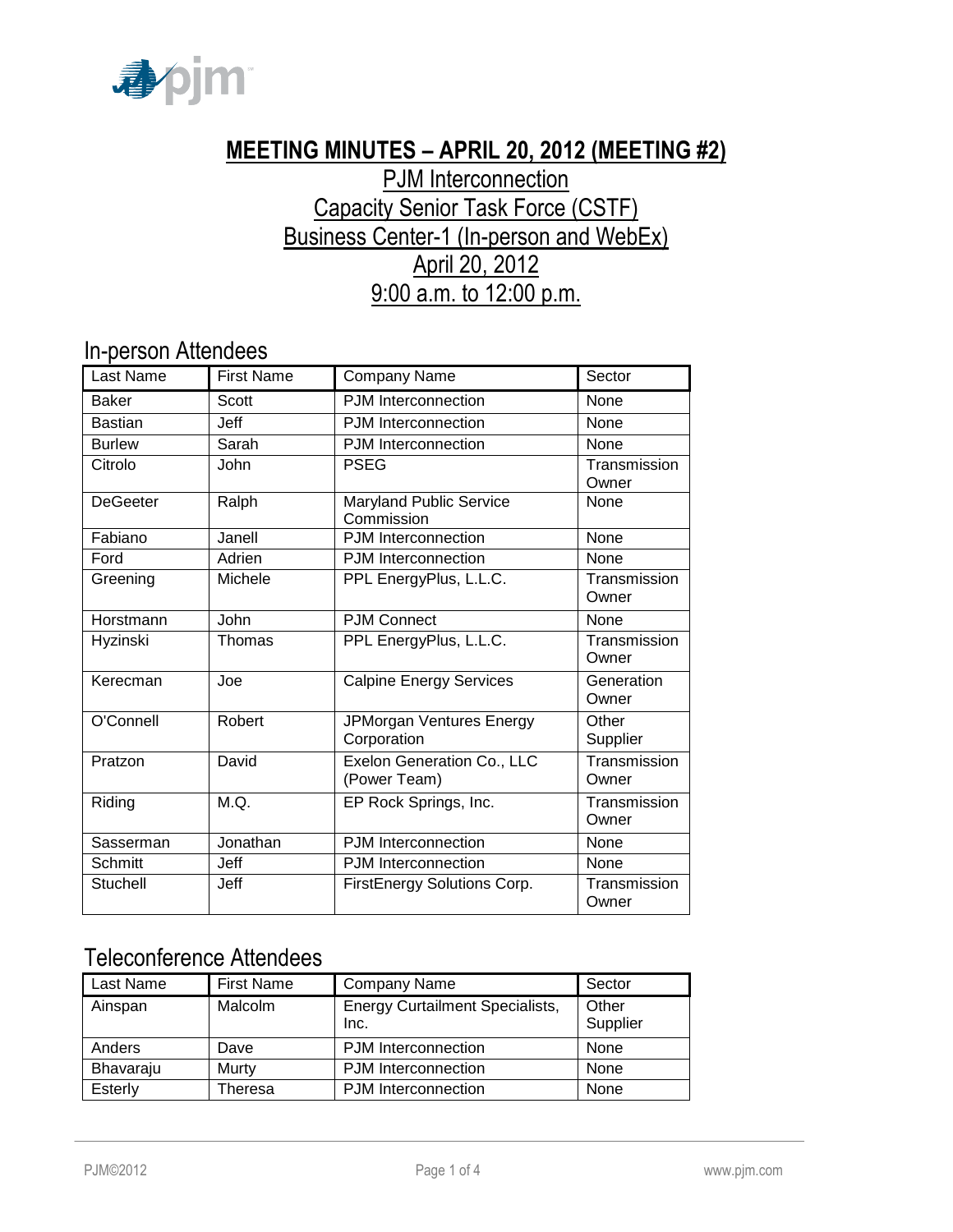

| Everngam      | <b>Scott</b> | <b>Federal Energy Regulatory</b><br>Commission          | None                           |
|---------------|--------------|---------------------------------------------------------|--------------------------------|
| Fahey         | Reem         | Edison Mission Marketing and<br>Trading, Inc.           | Generation<br>Owner            |
| Fitch         | Neal         | GenOn Energy Management,<br>LLC (RESI)                  | Generation<br>Owner            |
| Flaherty      | Dale         | Duquesne Light Company                                  | Transmission<br>Owner          |
| Gilani        | Rehan        | ConEdison Energy, Inc.                                  | Other<br>Supplier              |
| Hoatson       | Tom          | LS Power Development, LLC                               | Generation<br>Owner            |
| Jennings      | Kenneth      | <b>Duke Energy Commercial Asset</b><br>Management (CGE) | Generation<br>Owner            |
| Jeremko       | Steven       | New York State Electric and<br><b>Gas Corporation</b>   | Other<br>Supplier              |
| Lee           | Michael      | <b>Federal Energy Regulatory</b><br>Commission          | None                           |
| Lieberman     | Steven       | <b>Old Dominion Electric</b><br>Cooperative             | Electric<br><b>Distributor</b> |
| Mabry         | David        | McNees Wallace & Nurick LLC                             | None                           |
| Marquis       | Greg         | Pepco Holdings Inc.                                     | Transmission<br>Owner          |
| <b>Miller</b> | Don          | FirstEnergy Solutions Corp.                             | Transmission<br>Owner          |
| Norton        | Chris        | American Municipal Power, Inc.                          | Electric<br>Distributor        |
| Ondayko       | <b>Brock</b> | Appalachian Power Company<br>(AEP Generation)           | Transmission<br>Owner          |
| Perotti       | Frank        | New Jersey Board of Public<br><b>Utilities</b>          | None                           |
| Reuter        | Robert       | Potomac Electric Power<br>Company                       | Electric<br><b>Distributor</b> |
| Riding        | <b>MQ</b>    | <b>NAEA Ocean Peaking Power,</b><br><b>LLC</b>          | Generation<br>Owner            |
| Schofield     | William      | <b>Customized Energy Solutions,</b><br>Inc.             | None                           |
| Scoglietti    | Barbara      | Tangent Energy Solutions, Inc.                          | Other<br>Supplier              |
| Siegrist      | Hal          | GenOn Energy Management,<br><b>LLC</b>                  | Generation<br>Owner            |
| Weber         | Sharon       | PPL EnergyPlus, L.L.C.                                  | Transmission<br>Owner          |
| Wilson        | James        | <b>Wilson Energy Economics</b>                          | None                           |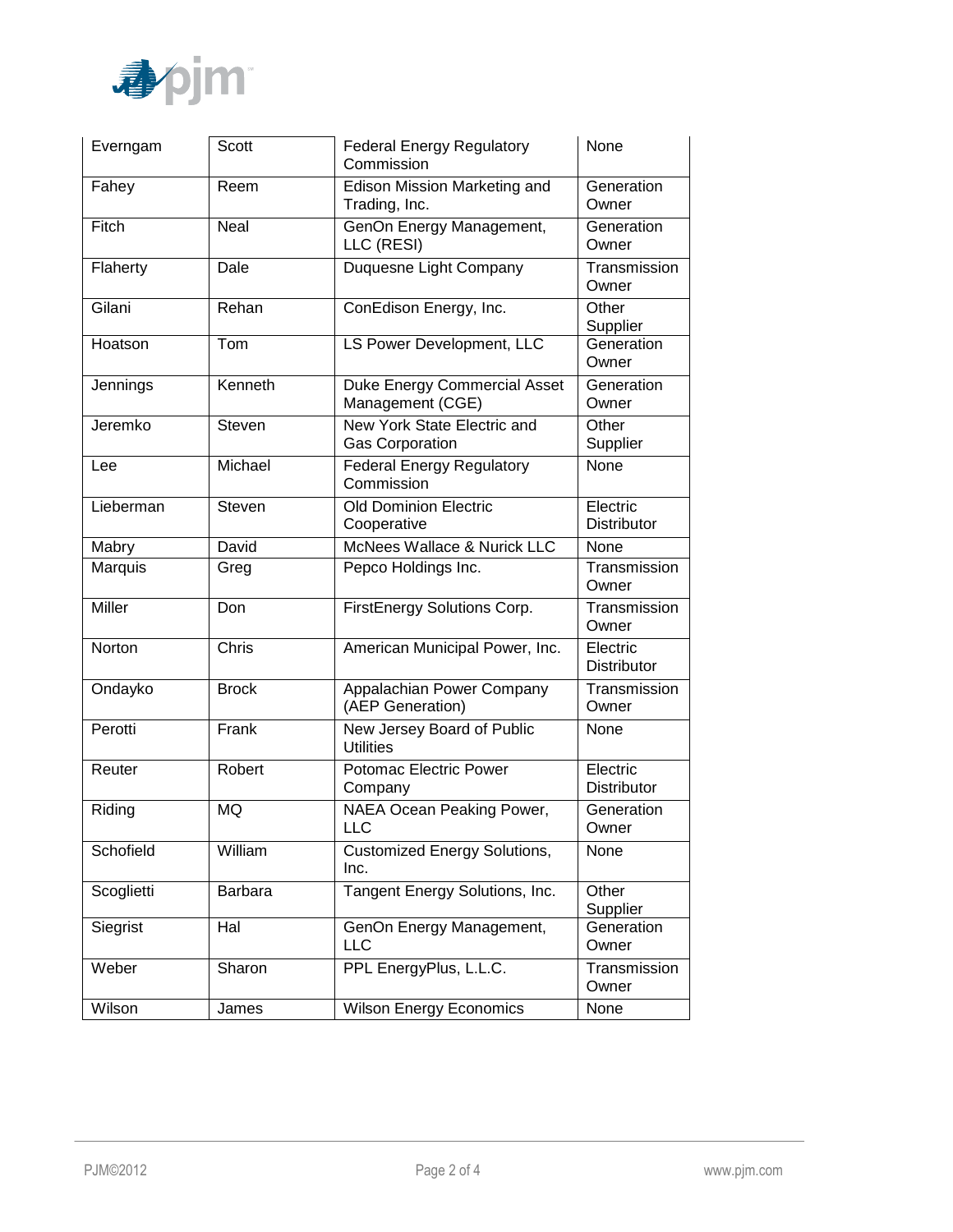

### **1. ADMINISTRATION**

April 12, 2012 (meeting #1) minutes approved with one attendee added.

### **2. TASK FORCE CHARTER**

The Charter was approved and will be sent to the MRC for final approval on at their meeting on April 26<sup>th</sup>.

#### **3. REVIEW DESIGN COMPONENTS**

Design components in the long-term capacity auction matrix developed during the April 12<sup>th</sup> meeting were reviewed. Additional components were added.

#### **4. DOCUMENT COMPONENT OPTIONS**

Solution options for each design component were populated. The group reviewed pre-populated options by PJM and added additional options for each design component. Ms. Burlew requested that stakeholders with package proposals send them to her [\(burles@pjm.com\)](mailto:burles@pjm.com) and/or Mr. Baker [\(bakers1@pjm.com\)](mailto:bakers1@pjm.com) as well as any accompanying educational materials for presentation to the group.

#### **5. OPEN ISSUES**

Two open issues were added during the meeting and are listed in the "Open Issues" document in the April 20<sup>th</sup> meeting materials

- a) Commodity and Futures Trading Commission (CFTC) considerations
- b) FRR entities consideration in the long-term auction

### **6. FUTURE MEETING ITEMS**

- a) Prioritize importance of design components
- b) Narrow component options and create solution packages
- c) Decide on solution package (compare solution to interests, narrow packages, test for consensus, make final recommendation)

### **7. FUTURE MEETING DATES**

| April 27, 2012 | $9 - 12$ | PJM - In person & WebEx |
|----------------|----------|-------------------------|
| May 4, 2012    | $9:30-3$ | PJM - In person & WebEx |
| May 24, 2012   | $9:30-3$ | PJM - In person & WebEx |
| June 6, 2012   | $9:30-3$ | PJM - In person & WebEx |

Anti-trust:

You may not discuss any topics that violate, or that might appear to violate, the antitrust laws including but not limited to agreements between or among competitors regarding prices, bid and offer practices, availability of service, product design, terms of sale, division of markets, allocation of customers or